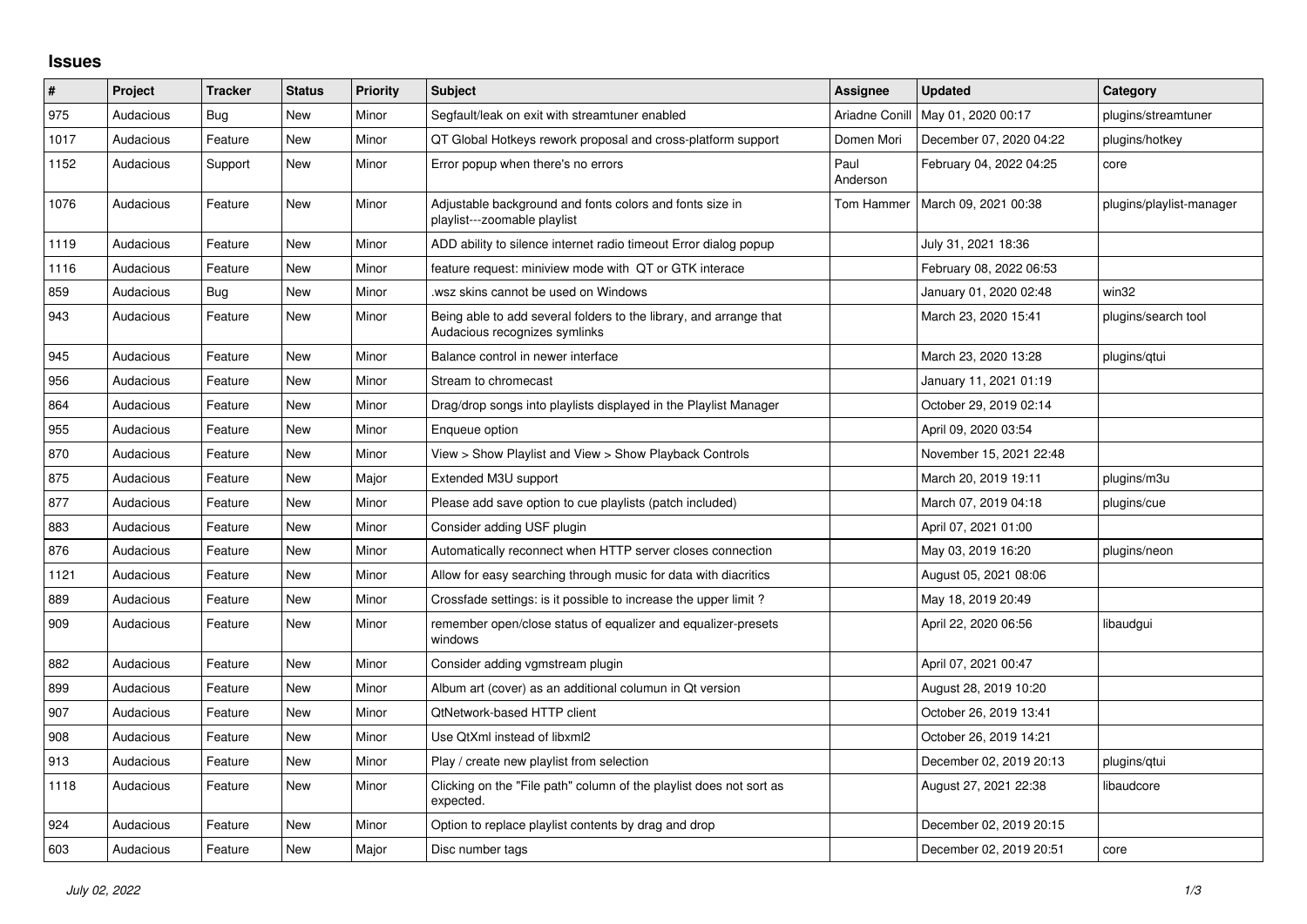| $\vert$ # | Project   | <b>Tracker</b> | <b>Status</b> | <b>Priority</b> | <b>Subject</b>                                                                                                                            | <b>Assignee</b> | <b>Updated</b>          | Category            |
|-----------|-----------|----------------|---------------|-----------------|-------------------------------------------------------------------------------------------------------------------------------------------|-----------------|-------------------------|---------------------|
| 918       | Audacious | Feature        | New           | Minor           | Replace libguess with libuchardet                                                                                                         |                 | November 19, 2019 05:50 |                     |
| 968       | Audacious | Feature        | <b>New</b>    | Minor           | Loop PSF files at normal loop points during repeat mode                                                                                   |                 | April 16, 2020 03:25    | plugins/psf         |
| 969       | Audacious | Feature        | New           | Minor           | streamtuner plugin: Please add column-sortability, or at least sort<br>alphabetically by 1st column                                       |                 | June 16, 2020 09:54     | plugins/streamtuner |
| 602       | Audacious | Feature        | <b>New</b>    | Minor           | Restoring XMMS "AUTO" (entry-specific) equalizer settings<br>(patch/suggestion included).                                                 |                 | December 03, 2019 14:40 | core                |
| 973       | Audacious | Bug            | New           | Minor           | "snd_pcm_recover failed" alsa error and "String leaked" warnings                                                                          |                 | August 28, 2021 08:52   |                     |
| 993       | Audacious | <b>Bug</b>     | New           | Minor           | Lyrics for streamed content are written to cache but not read.                                                                            |                 | June 07, 2020 13:10     | plugins/lyricwiki   |
| 987       | Audacious | Feature        | New           | Minor           | Closing of Search Library tool by same method as opening it                                                                               |                 | May 13, 2020 00:15      |                     |
| 995       | Audacious | Feature        | New           | Minor           | Add star rating to songs                                                                                                                  |                 | June 16, 2020 09:56     |                     |
| 1048      | Audacious | Feature        | New           | Minor           | PipeWire support                                                                                                                          |                 | May 04, 2022 19:36      |                     |
| 996       | Audacious | Feature        | New           | Minor           | Refine playlists when searching (search all playlists)                                                                                    |                 | June 16, 2020 09:58     |                     |
| 1046      | Audacious | Feature        | New           | Minor           | Add all id3v2 frames in the settings of Playlist available columns                                                                        |                 | December 28, 2020 21:14 | plugins/gtkui       |
| 1047      | Audacious | Feature        | New           | Minor           | Stop playing after any chosen track                                                                                                       |                 | December 29, 2020 01:23 |                     |
| 998       | Audacious | Feature        | <b>New</b>    | Trivial         | aacgain in aac / r128 in opus                                                                                                             |                 | June 01, 2021 10:44     |                     |
| 51        | Audacious | Feature        | New           | Minor           | Option to inhibit suspend                                                                                                                 |                 | February 13, 2021 09:23 |                     |
| 1057      | Audacious | Feature        | New           | Minor           | Matroska (mka) chapter support                                                                                                            |                 | August 27, 2021 22:54   |                     |
| 1058      | Audacious | Feature        | New           | Minor           | Allow changing the language/locale in settings                                                                                            |                 | January 30, 2021 18:11  |                     |
| 1130      | Audacious | Feature        | New           | Minor           | folders for tabs in the playlist head (an enhancement suggestion, not a<br>bug)                                                           |                 | October 24, 2021 19:04  |                     |
| 1131      | Audacious | Feature        | New           | Minor           | Selection of songs via selection field/bar (as in Clementine)                                                                             |                 | October 31, 2021 12:41  |                     |
| 1011      | Audacious | Feature        | New           | Minor           | Visible separator of folders in the playlist                                                                                              |                 | July 18, 2020 16:10     |                     |
| 1134      | Audacious | Feature        | New           | Minor           | Web interface remote control                                                                                                              |                 | November 04, 2021 06:57 |                     |
| 1013      | Audacious | Feature        | New           | Minor           | Request re Album Art using music file metatag                                                                                             |                 | August 03, 2020 22:48   |                     |
| 1142      | Audacious | Feature        | New           | Minor           | MusicBrainz support for CD plugin                                                                                                         |                 | November 20, 2021 21:46 | plugins/cdaudio     |
| 1014      | Audacious | <b>Bug</b>     | New           | Minor           | Some .VGM/.VGZ files fail to play                                                                                                         |                 | August 17, 2020 15:29   | plugins/console     |
| 1133      | Audacious | Feature        | New           | Major           | Provide an option to disable sorting playlists when you click column<br>header                                                            |                 | March 13, 2022 01:19    | plugins/gtkui       |
| 1066      | Audacious | Feature        | New           | Minor           | Allow Equalizer window to be resized.                                                                                                     |                 | February 11, 2021 10:05 |                     |
| 1067      | Audacious | Feature        | New           | Minor           | Equalizer adjustments are coarse.                                                                                                         |                 | February 11, 2021 10:09 |                     |
| 1072      | Audacious | Feature        | New           | Minor           | QT AOSD plugin                                                                                                                            |                 | February 17, 2021 21:18 | plugins/aosd        |
| 1071      | Audacious | Feature        | New           | Minor           | Linkage could be improved for packagers.                                                                                                  |                 | March 31, 2021 00:32    |                     |
| 1082      | Audacious | Feature        | New           | Minor           | File writer option to pad track numbers with leading zeros                                                                                |                 | March 31, 2021 00:15    | plugins/filewriter  |
| 1145      | Audacious | Support        | New           | Minor           | I started to code, I need m-tags support for audacious to tag files<br>witthout tags, and all I need is a (link to a) good documentation* |                 | February 25, 2022 05:01 |                     |